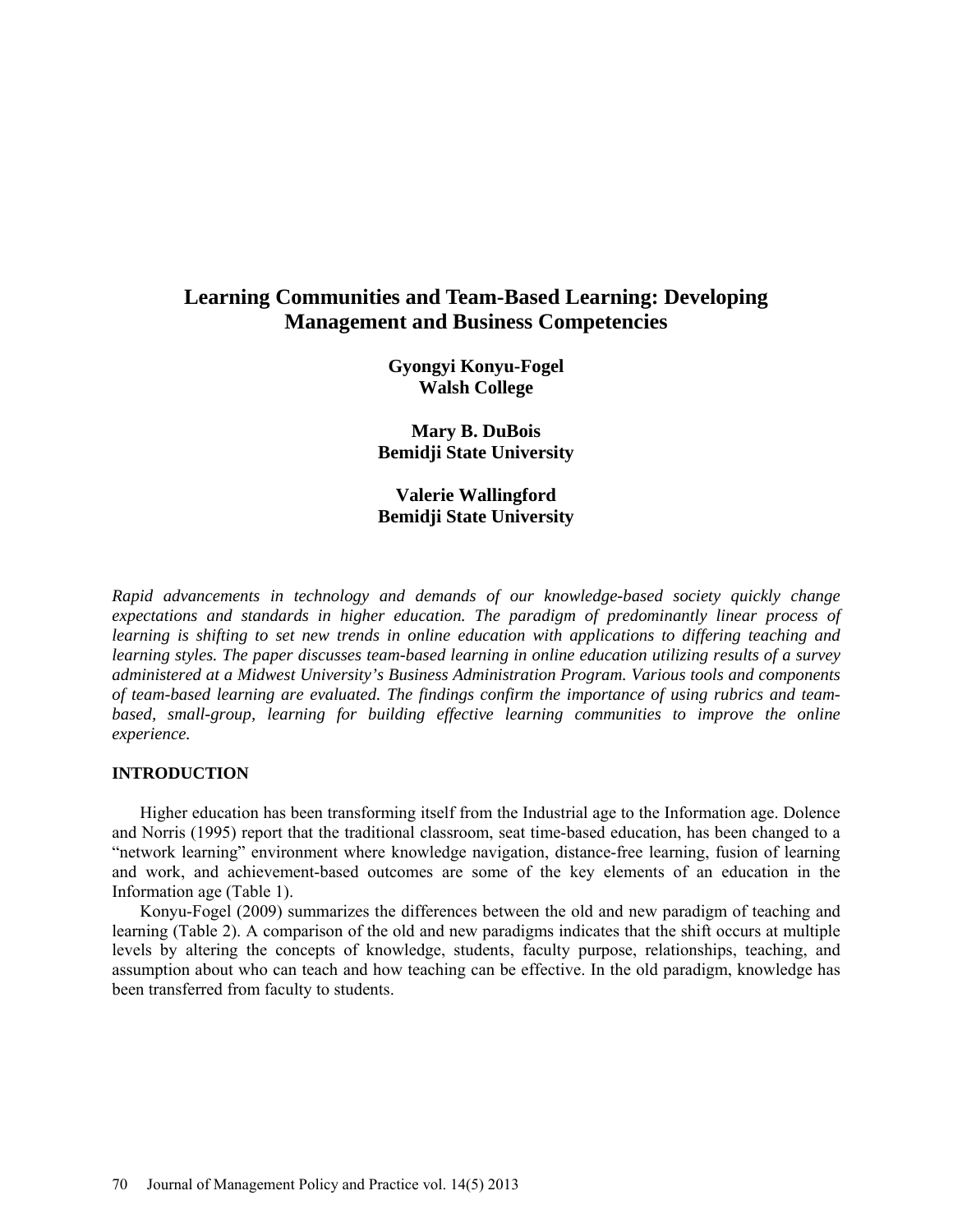# **TABLE 1 Higher Education: A Vision for Learning in the 21st Century**

Industrial Age Information Age

Classrooms, libraries, and laboratories Network Teaching Learning Learning Seat time-based education and according the Achievement-based learning Information acquisition acquisition acquisition acquisition Research Contract and American Research Research Research Research Research Research Research Research Research Research Research Research Research Research Resea Distance education Distance-free learning Continuing education **Perpetual learning** Time out for learning Fusion of learning and work Separation of learners and learning systems Fusion of learning systems Fusion of learning systems

Dolence, M. G. and Norris, D. M. (1995). Transforming Higher Education: A Vision for Learning in the 21<sup>st</sup> Century. Ann Arbor, MI: Society for College and University Planning

| TABLE 2<br><b>Comparison of Old and New Paradigms of Teaching</b> |                                         |                                                 |
|-------------------------------------------------------------------|-----------------------------------------|-------------------------------------------------|
|                                                                   | Old Paradigm                            | New Paradigm                                    |
| Knowledge                                                         | Transferred from Faculty to Students    | Jointly constructed by Students and Faculty     |
| <b>Students</b>                                                   | Passive vessel to be filled by Faculty  | Active constructor, discoverer, transformer of  |
|                                                                   | knowledge                               | own knowledge                                   |
| <b>Faculty Purpose</b>                                            | Classify and sort Students              | Develop Students' competencies and talents      |
| Relationships                                                     | Impersonal relationships among Students | Personal transaction among students and between |
|                                                                   | and between Faculty and Students        | faculty and students                            |
| Context                                                           | Competitive and individualistic         | Cooperative learning in classroom and           |
|                                                                   |                                         | cooperative teams among faculty                 |
| Assumption                                                        | Any expert can teach                    | Teaching is complex and requires considerable   |
|                                                                   |                                         | training                                        |

The new paradigm of teaching requires educators to consider new meanings and methods of learning and teaching models that are suitable for a society of the Information age (Konyu-Fogel, 2009). In the new paradigm, knowledge is constructed jointly by students and faculty. Rather than being passive vessels to be filled by faculty knowledge, students in the new paradigm become active constructors and discoverers of knowledge. The purpose of the faculty is to develop student competencies. Relationship building among students and faculty is a key component in fostering cooperative learning and teamwork in the Information age.

Online team-based learning (TBL) is a relatively new teaching approach that makes extensive use of intensive interactive team activities in the classroom to deepen learning. Online education will continue to grow. With the advent of entire academic programs being offered online, students have an increasing number of online courses from which to choose. Therefore, online learning communities keep on growing in their importance. Faculty are often being pressed into teaching online, each one left to develop their own course, sometimes in isolation from other online instructors. Yet the availability of teaching resources has drastically increased, and the quality of those resources has improved.

#### **TEAM-BASED LEARNING (TBL)**

TBL is an instructional strategy where students work in small groups to enhance/deepen learning (Michaelsen, Fink & Knight, 2002). In the on-line environment, learning is enhanced via the social and academic interaction of the group absent the traditional face-to-face class. As teams become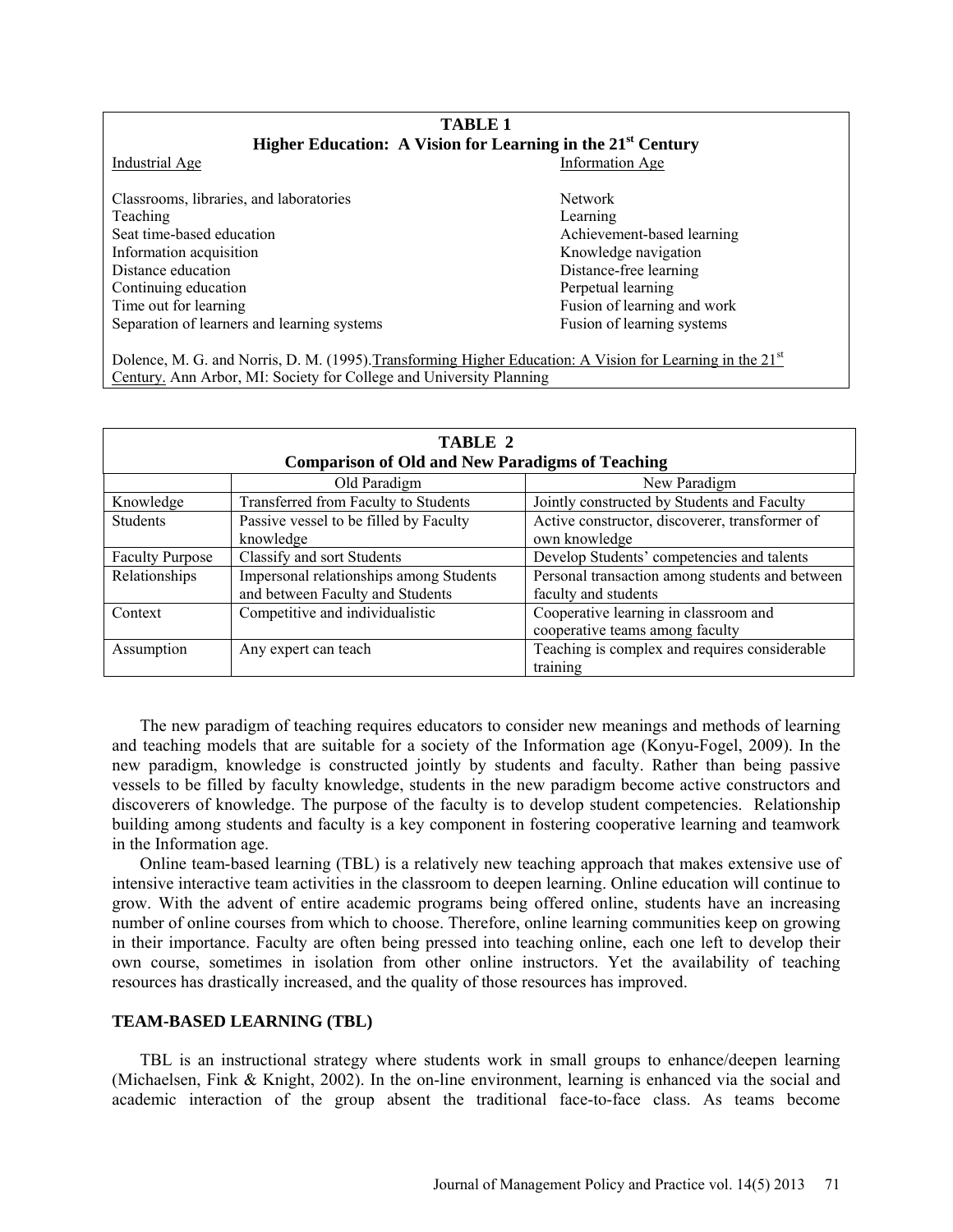interconnected and unified, their communication skills will improve and they can divide the workload and support each other. "Student teams can give individuals insights and understanding that could never be achieved alone" (Johnson & Johnson, 2004, 9).

According to Michaelsen and Sweet (2009), "the four essential elements of TBL consist of: (1) appropriately created and managed teams, (2) students held accountable for the quantity and quality of their individual and team work, (3) regular and timely feedback, and (4) team assignments that promote learning and team development" (p. 8). When the four essential elements of TBL are successfully implemented, cohesive learning communities can evolve.TBL may provide an opportunity for students to develop problem solving skills that are aided by regular feedback from the instructor and team members. Problem solving occurs in team settings where "individuals share tasks and contribute to resolving problems that are not well defined" (Hunt, Haidet, Coverdale, & Richards, 2003, p. 13). TBL provides opportunities for students to recognize gaps in one's knowledge. These gaps are exposed during team discussions and reporting which can become a strong motivator for continued learning.

The instructor needs to monitor how the groups are being formed to make sure that the group will succeed and be cohesive. Students should be in the same group for the entire semester. Students must be accountable to both their faculty and their group. Individual learning, group development, and group cohesiveness are limited when there is a lack of preparation (Michaelsen& Sweet, 2009).A grading system that is best for a TBL course is one that provides incentives for group and individual work. Although team-based learning can be effective, there are also challenges. Some of the challenges are cultural differences, technical challenges, and participation challenges. According to Miller (2009) "cultural differences can become a challenge when the differences are not realized and for which no preparation has been taken" (p. 6). To overcome cultural differences students should talk about their culture at the beginning of the class and discuss openly any cultural factors that may influence the way they learn and participate in the class. The instructor should instruct students to be sensitive to the other students so they do not offend anyone. Technical problems can be a challenge in any online class. In some cases the technical support is not adequate. Participation problems are obvious in team-based learning. No matter how much an instructor stresses the importance of participation there are still going to be some who do not participate.

Working in online groups can be extremely frustrating when group members fall behind or do not complete tasks they were assigned by the group. Students must identify and discover specific roles to allow the group to operate effectively. Students must be able to trust the members of the group or success might be limited to one person doing all the work, or not completing the assignment at all. Developing a sense of trust has been found to be related to group success (Morgan, Cameron, & Williams, 2009). Immediate feedback helps individuals retain the material. The last essential element of TBL is assignment design. Instructors first have to make sure that the assignments are focused on learning, and second that the assignments concentrate on further development of the teams.

Thompson and Ku (2010, p. 132) note that teams that collaborate more during their online classes "initiated more interactions among team members, generated more new ideas through discussions, and solved problems more independently with less guidance from the instructor, and ultimately retrieved better learning results." This indicates that TBL in online learning can help students generate ideas, improve independent thinking, and solve problems. In addition, TBL could assist passive learners to become active participants in online discussions. For example, in most online classes, students are required to participate in weekly discussions by posting responses to topical questions and responding to other classmates' posts (Konyu-Fogel, 2009). To complete these tasks, students need to understand and apply the concepts learned so they can have a productive discussion in the class. This is different from a face-to-face class where some students tend to hide and don't engage in class discussions (Gomez, Wu, & Passerini, 2009).

Teaching an online class can be very difficult for some teachers to accomplish. Faculty need to make sure the students feel connected and part of the class. Faculty should oversee the discussions and help students focus on the topic by encouraging student participation and an ongoing exchange of ideas. "Communicating with students and building relationships with them are among the hardest but most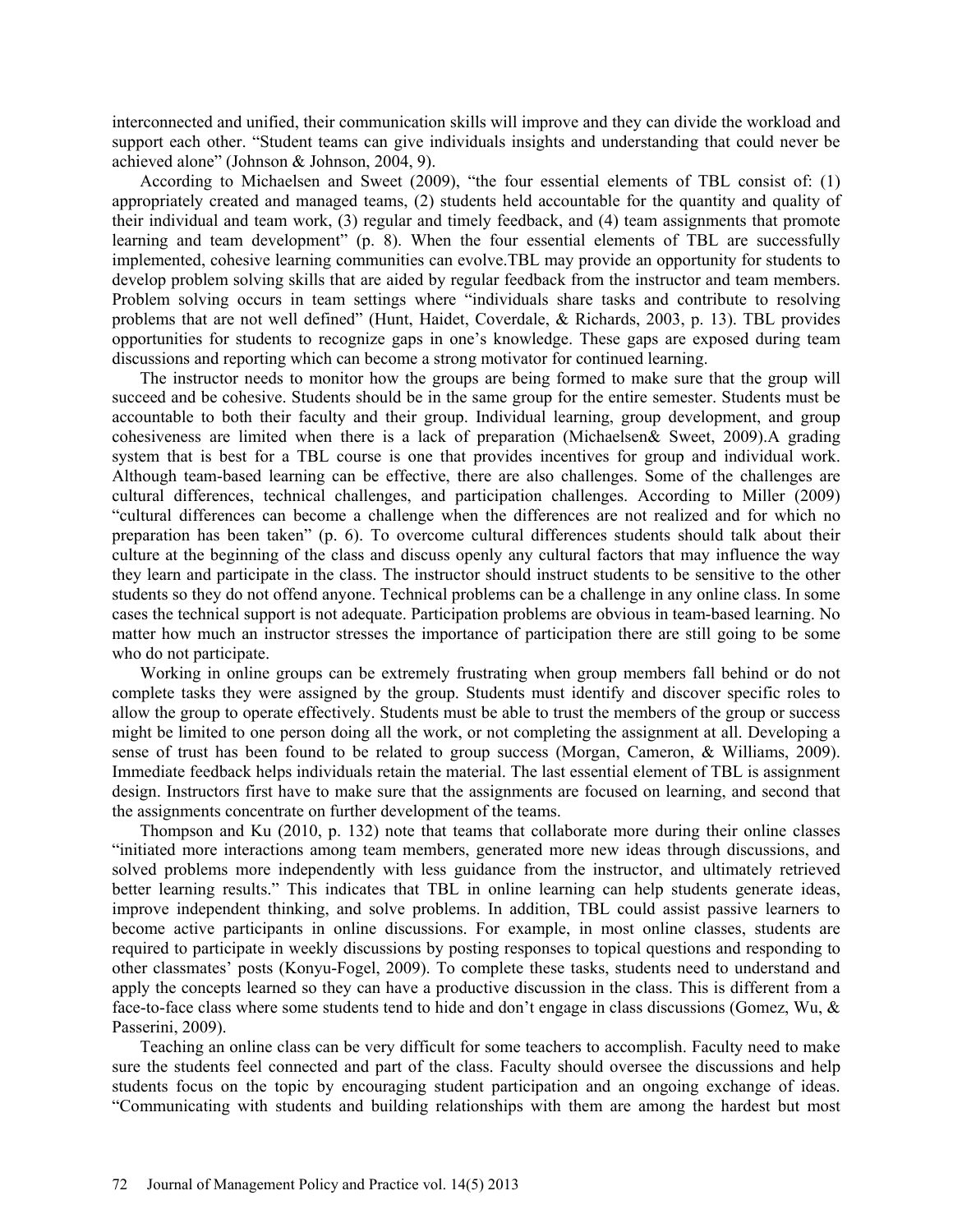important parts of online teaching" (Ash, 2011, 32). Developing an online course is a long process which includes extensive planning and organization. Faculty should provide as much detail as possible about discussions and assignments so expectations are clear. Teamwork assignments must be nurtured by faculty to assure member participation and effectiveness of accomplishing tasks. The use of teamwork deepens the learning experience and promotes active learning. Doing this in the classroom extends the business world practice of working in teams to the students who will need to develop these skills in order to be successful (Gomez, Wu, & Passerini, 2010). As the business world continues to expand globally, team-based virtual teams have become an increasingly important factor that schools must consider when designing online classes.

Research shows that the success of online classes depends on two main factors: course design and student interaction and collaboration (Grezda, Haq, & LeBrasseur, 2008). According to Kearsley (1998), "the single most important element of successful online education is interaction among participants" (3). If you are developing an online course, being able to incorporate meaningful and appropriate interactions must be a major goal. One way to get students interact with each other is through group projects and team based activities. To assure that students understand the importance of collaboration and have motivation to participate in online groups, there are specific strategies that instructors may use. For example: making sure that students know the expectations for participation; are clear on what they are supposed to do; the assignments have relevance to the real world; student groups are formed early so there is an opportunity to develop cohesiveness; monitoring the groups and giving feedback; and allowing sufficient time to complete the tasks.

The social interaction between students is critical in the success of the team meeting its goal. In the online setting, the social interaction of virtual groups highlights the importance of a sense of community (Grzeda, Haq, & LeBrassuer, 2008). Conrad (2005) defined community as of "a sense of connection, belonging, and comfort that develop over time among members of a group who share a common goal" (2) Learning community has been linked to a sense of safety, trust, and sharing. Trust is especially important, as team members must be able to rely on others to do their part. The difficulty of this is magnified in an online environment due to the lack of interaction between members. Trust has been identified as being the most critical factor of effective team process and performance on a project (Liu, Magjuka & Lee, 2008). To alleviate some of these difficulties in online courses, we recommend the use of rubrics.

#### **RUBRICS IN ONLINE LEARNING**

A rubric is a scoring tool that lists the criteria for an assignment. The rubric must present as clearly as possible the criteria for grading each task the instructor is requiring. Well-written rubrics help students understand what they are expected to accomplish in an assignment, improve student performance as well as monitor it, and help define quality. Rubrics assist in making the evaluation and feedback process more effective, more objective, and more likely to result in deeper student learning. Using rubrics help students with peer assessment (judge the quality of their own and others' work) and reduce the amount of time instructors spend evaluating student work.

As faculty become involved in online instruction, the construction of online rubrics can be overwhelming. There are many examples from which to choose such as the one generously posted by the University of Illinois at the Illinois Online Network, and others. Palloff and Pratt (2005) provide practical guidance for faculty, concentrating on collaboration and creating online learning communities that enhance critical thinking. Faculty should create rubrics that measure learning objectives that are most important while ensuring that grade integrity is maintained. Sadler (2009) points out that grade integrity is the extent to which each grade awarded is strictly commensurate with the quality, breadth and depth of a student's performance. He argues that there needs to be a proper match between assessment and the course objectives one hopes to accomplish. By achieving this match will give a rubric fidelity. The author concludes by recommending that rubrics continue to be used for the assessment of online discussions but that a more consistent approach be taken to the construction and definition, and that current practices need to be changed to improve the validity and fidelity of rubrics.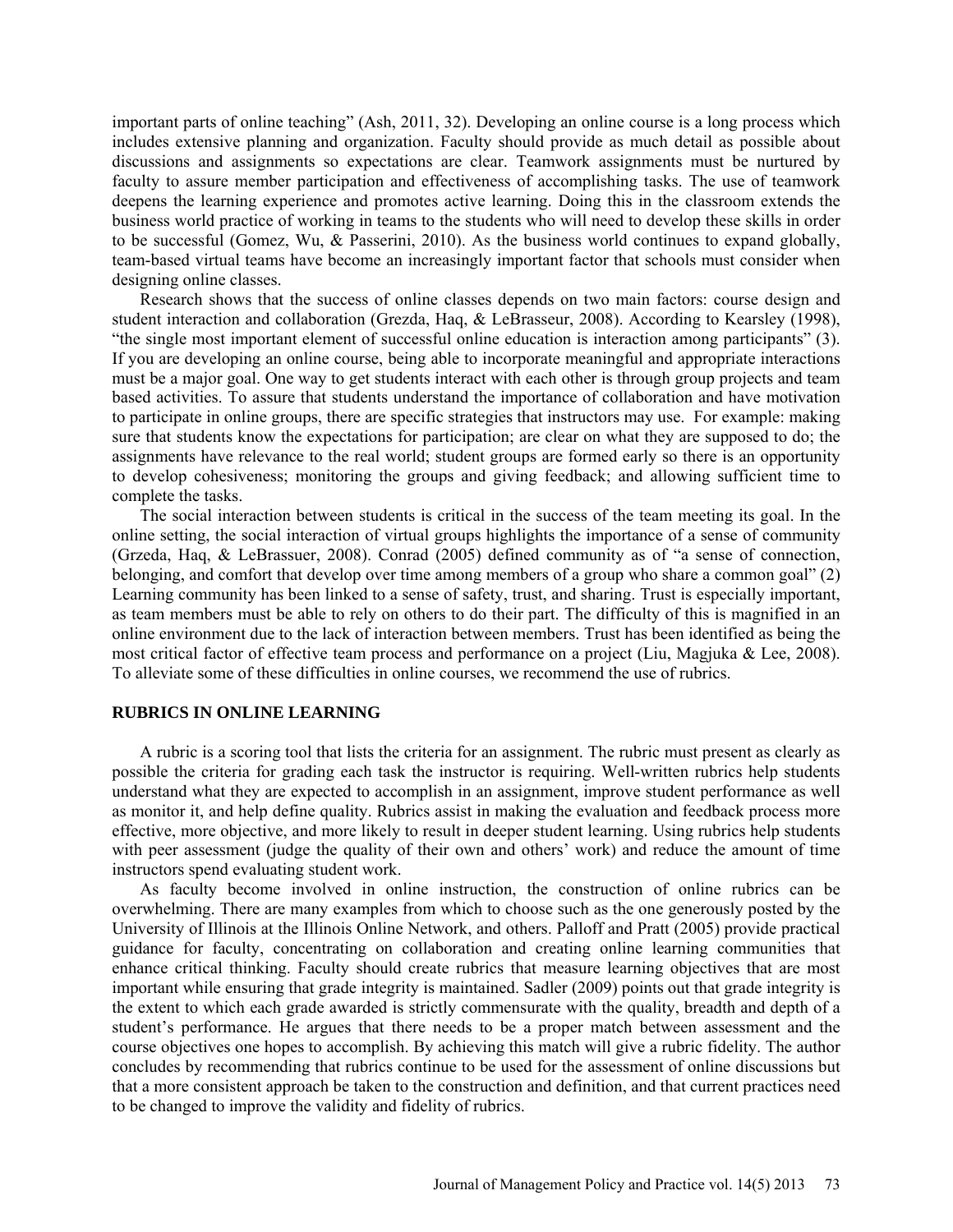According to Elliott (2010), there is an inconsistent approach to rubric creation, particularly in terms of validity, reliability, and fidelity. He recommends that the current practice must be changed to include more validity and fidelity, arguing that a 'good' rubric measure should, among other things, be expressed clearly and simply; should be tied to course objectives; should be free of bias and use terminology consistently; should reward the learner's final level of competency and not reward non-achievements such as effort or participation. Rubrics should be expressed as criteria that exemplify different levels of performance and cognition across various levels, using holistic and analytical markings and rewarding the learner's final level of competency (Palloff & Pratt, 2005).

Rubrics must be used carefully. Bali and Ramadan (2007) found that the use of assessment criteria is commendable and that using a rubric allows one to assess online discussion activities more objectively, particularly with respect to specific learning objectives. Researchers have looked at various rubrics in online courses. According to Elliott (2010), the purpose of some rubrics appears to be confusing, and their validity and fidelity are sometimes low. He recommends faculty to continue using rubrics, however advises them to use the following eight criteria for developing effective rubrics:

- 1. Use criteria which recognize performance or cognition.
- 2. Employ holistic and analytical marking that reward the learner's final level of competency.
- 3. Apply valid measures of the course objectives.
- 4. Criteria should exhibit high levels of fidelity and not reward non-achievements such as effort or participation.
- 5. Be expressed clearly and simply to maximize reliability.
- 6. The rubric should use terminology consistently.
- 7. The criteria should be free of bias.
- 8. Should recognize and reward the unique affordances of online writing.

#### **SURVEY METHODS**

The study utilized an online survey that respondents completed voluntarily in online business college classes in Business Administration Programs in the Midwest. The survey questions asked participants to rate their opinions (using a Likert scale)on the value of rubrics in online discussions, the extent to which they found the rubrics helpful and valuable in homework assignments, evaluating one's own work in online discussions and homework assignments, and the extent of the value of team-based learning components in online discussions. The survey also asked respondents to indicate the minimum and maximum ideal size of group discussions in online classes. In addition, three open-ended questions inquired about recommendations for designing homework rubrics, discussion rubrics, and team-based learning facilitation in online classes. A total of 20 responses were collected and analyzed for this study.

#### **RESEARCH FINDINGS**

The survey was given to college students in online classes in Business Administration Programs using random sampling. The results indicate that respondents have several important concerns and opinions about the rubrics and what they consider useful to help their learning. The instructor surveyed students to ask if the rubric was valuable, and if the students used the rubric when evaluating their own discussion postings.

Participants rated the level of helpfulness and value of having a rubric. Of the 20 responses, 90% of the students agreed that it was at least somewhat helpful to have a homework rubric, and 80% of students found that it was at least somewhat helpful to have a rubric for online discussions. See Exhibit A and B for results. In evaluating a particular classroom rubric for homework and online discussions, 90% of the respondents agreed that the rubric they were using for homework was clear and understandable, and 80% of the respondents agreed about the online discussion rubric. Participants indicated that they found the rubric useful when they were completing their work, with 50% using the rubric for evaluating their own online discussion work, and 55% using the rubric for evaluating their own homework assignments.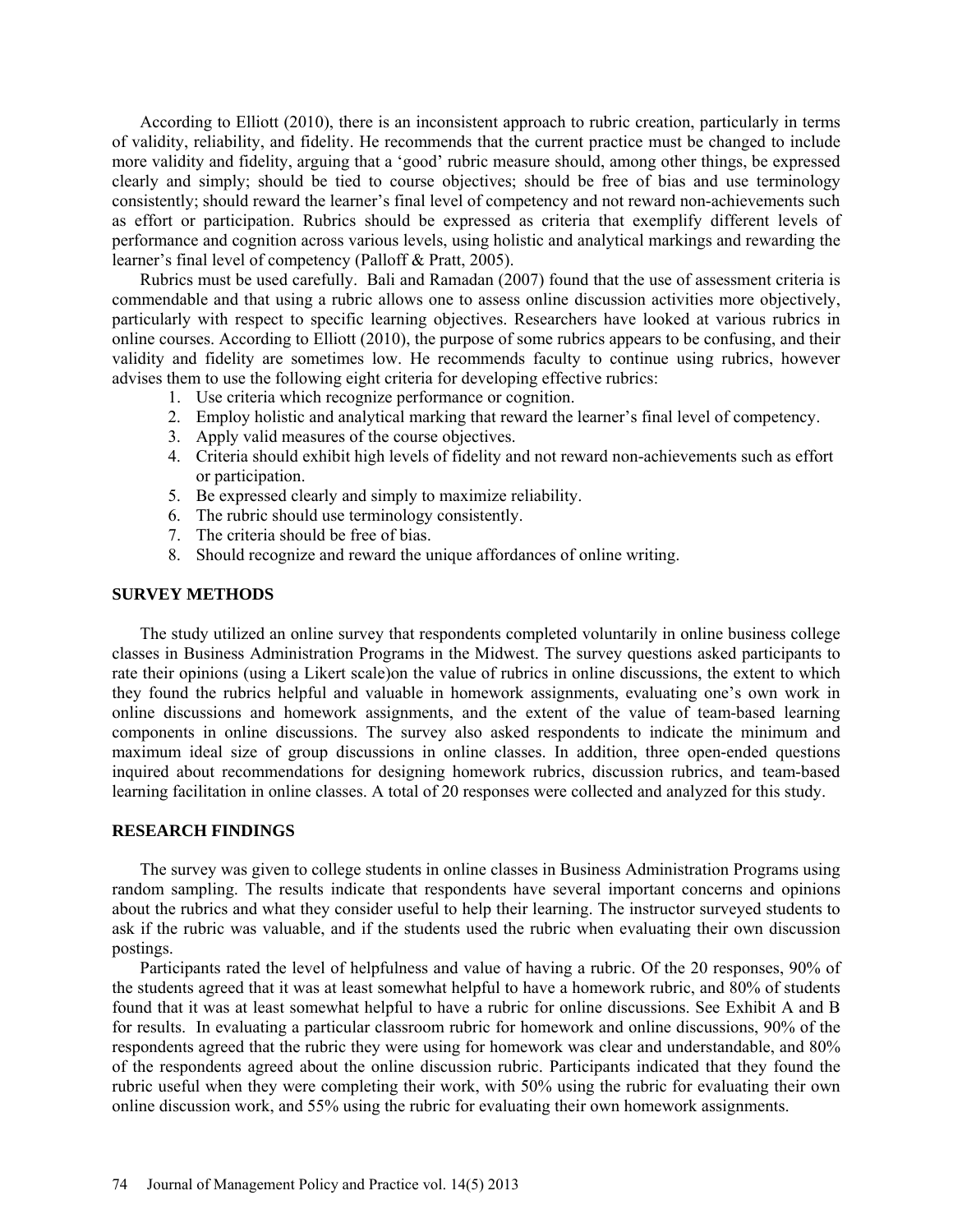

**Exhibit A: Homework Rubric Exhibit B: Online Rubric**

One of the suggestions for the rubric was to not have a word limit for posting, because such word limitations could make the postings superficial. Other changes included wanting to do fewer postings and to not be required to post on two different days. When asked if students learned from their fellow classmates during online discussions, 60% agreed that they had learned a great deal from their teammates, with only 20% disagreeing.

Over two-thirds of the students had comments that described how they learned from each other, with the majority talking about differing perspectives and points of view. See Exhibit C for results. One student added that online discussions are frustrating because they are only opinions; another mentioned that they never read the postings from other students just in case the other students are incorrect.

The majority of respondents (65%) thought that doing the assigned homework out of the textbook was the way they learned best, with exams being the least helpful part of an online course. See Exhibit D for results. The majority of respondents(60%) desired online discussion groups of no more than ten participants, and the ideal range of participants was considered to be between 7 and 10.See Exhibit E for results.

When asked for specific ideas for improvements, one suggestion was to limit the online discussion groups to small teams but allow the class to see everyone's discussions. The main opinion regarding this was that if you happened to be in a group that wasn't quite as effective as another group, you could still observe the learning that other groups were experiencing.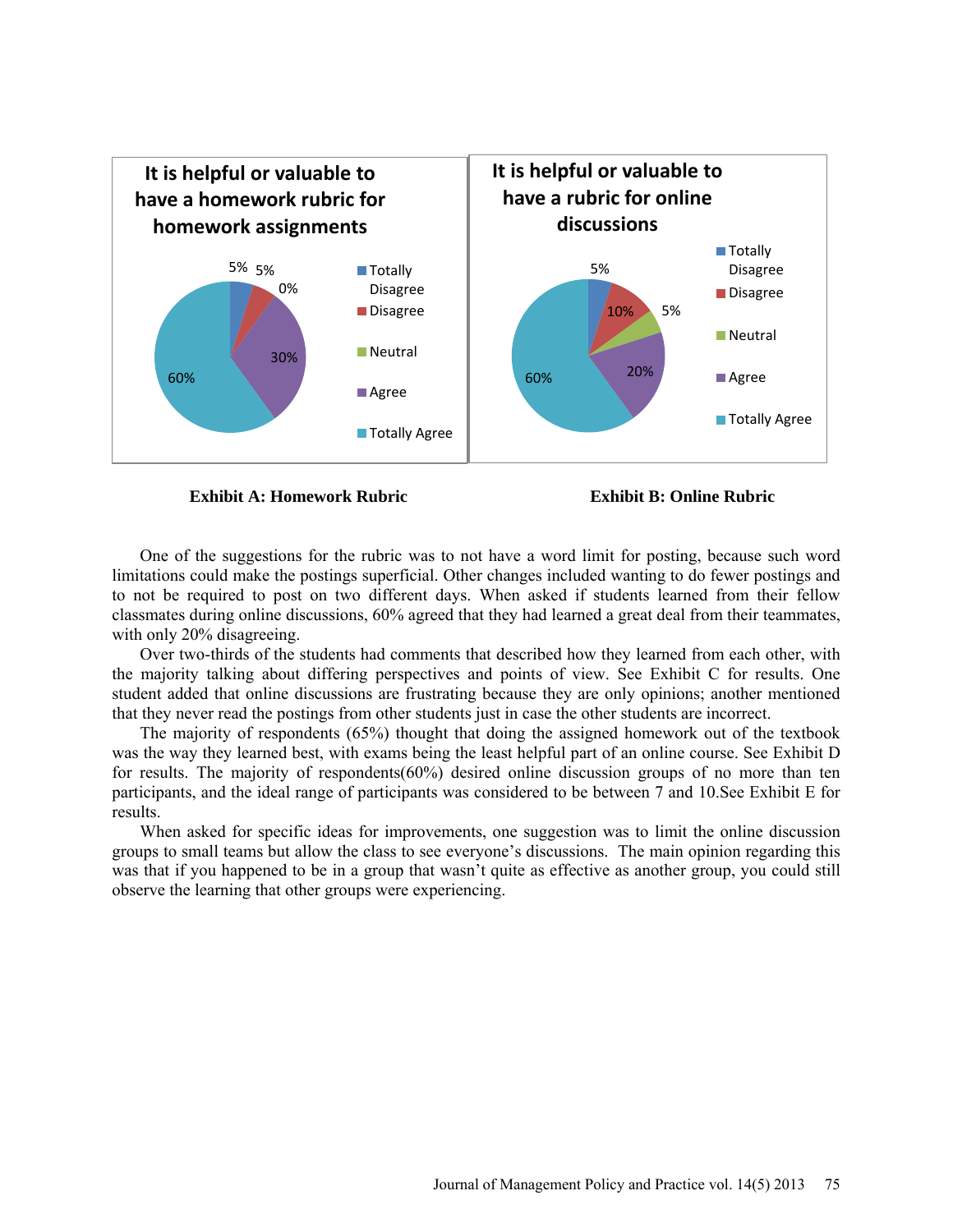





**Exhibit E: Ideal Group Size Ranges**

Responses to the open-ended questions indicated preferences for utilizing components of TBL as follows:

- Divide the course into small, permanent groups
- Develop teams based on experience, student expertise, geographic location of students, and other diversity factors
- Incorporate assignments and tasks that encourage preparation and application of course material
- Timely feedback from the instructor and from team members
- Using well-constructed rubrics for guidance and evaluation.

According to the survey results, students prefer no more than 10 in their discussion groups, with a preferred range of 7 to 10. Interestingly, we found that several students complained when the group reached as few as 4, arguing that they do not have enough different ideas to make responses meaningful. Our results confirm previous studies on small group participation. According to the University of Missouri, St. Louis, 5 to 6 team members, and no more than 8 are recommended in online groups. The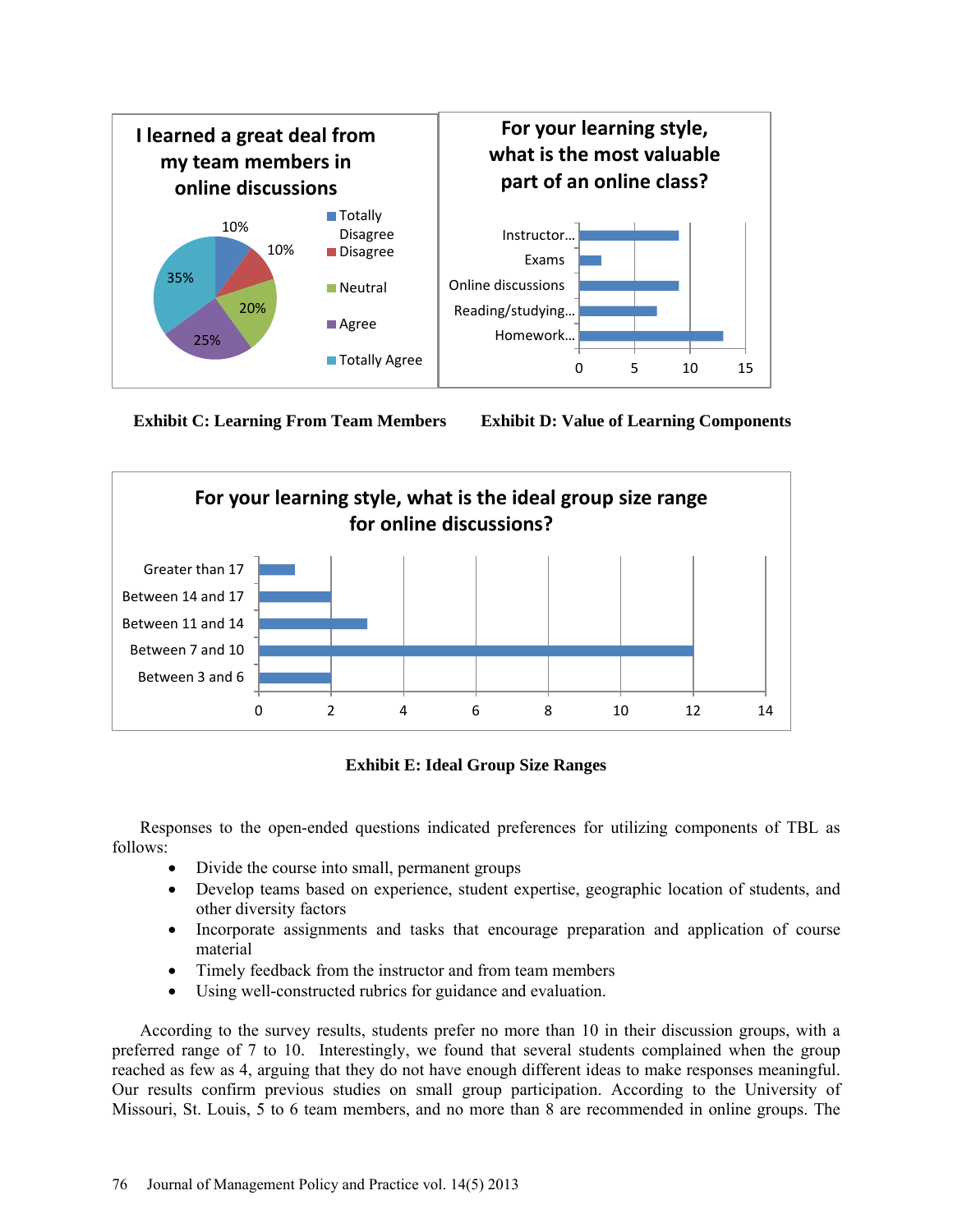Illinois Online Network notes 5 to 10 participants as ideal; as such a number is not overwhelming for the instructor or the participants. In the use of discussion groups for the sciences, researchers indicate 8 to 15 members as ideal for small groups (Cann, Calvert, Masse, & Moffat, 2006). The Virginia Commonwealth University (2009) recommends 4 to 6 participants as ideal, and notes that effective group size can be anywhere from 3 to 10. It appears that instructors vary in their preferences to group size.

## **CONCLUSION**

This study confirms previous research in that frequent interaction in online classes seems to be an important factor in assuring effectiveness of learning and teaching in online education. An online learning community exists only if its members are active. As a facilitator, faculty must guide, engage, and focus all participants in class discussion along constructive paths to learning. Our survey results found that students prefer a small group environment, especially in an online setting. Rubrics can be helpful tools for both instructors and students in clarifying expectations and evaluations. By incorporating components of rubrics and TBL in online environments, true learning communities can be created to facilitate comprehension and application of course concepts. Assessment in online education should include learning outcomes by using credible and valid measurements. Faculty should design and customize questions based on course content and outcomes to be measured. If the design does not go through reliability and validity statistical analysis, it is considered informal assessment. This form may consist of instructions to the student and questions that are indicators of assessing learning outcomes, instructional strategy, and open-ended student comments. By having a feedback loop to evaluate instructional effectiveness in online teaching, higher educational institutions can assure that the practices used achieve the desired outcomes in student learning and behavior. Institutional support for faculty development is necessary to achieve excellence in online education. At the present, many institutions provide technical support and software training for faculty. However, faculty development needs to include training on teaching tools, rubrics, and TBL methods that facilitate online learning outcomes. This training is essential in assisting faculty making the transition from a teacher-centered classroom to a learner-centered dynamic online learning community.

## **REFERENCES**

Ash, K. (2011). Teachers make the move to the virtual world. *Education Digest*, *76* (5), 32-34. Retrieved from EBSCOhost.

Bali, M., & Ramadan, A. (2007). Discussion: A case study from an Environmental Course Center for Learning and Teaching Department of Chemistry, *American University in Cairo, Egypt,11*(4).

Cann, J. A., Calvert, J. E., Masse, K. L., & Moffat, K. G. (2006). Assessed online discussion groups in biology education. *Bioscience Education, 8*(4).

Conrad, D. (2005). Building and maintaining community in cohort-based online learning, *Journal of Distance Education, 20*(1), 1-20.

Dolence, M. G. & Norris, D.M. (1995).Transforming higher education: A vision for learning in the 21st century. Society for College and University Planning, Ann Arbor, MI.

Elliot, B. (2010). [A review of rubrics for assessing online discussions. CAA Conference,](http://www.scribd.com/doc/33378944/A-Review-of-Rubrics-for-Assessing-Online-Discussions-CAA-Conference-2010) Retrieved from [http://www.scribd.com/doc/33378944/A-Review-of-Rubrics-forAssessing-Online-Discussions-CAA-](http://www.scribd.com/doc/33378944/A-Review-of-Rubrics-forAssessing-Online-Discussions-CAA-Conference-2010)[Conference-2010](http://www.scribd.com/doc/33378944/A-Review-of-Rubrics-forAssessing-Online-Discussions-CAA-Conference-2010)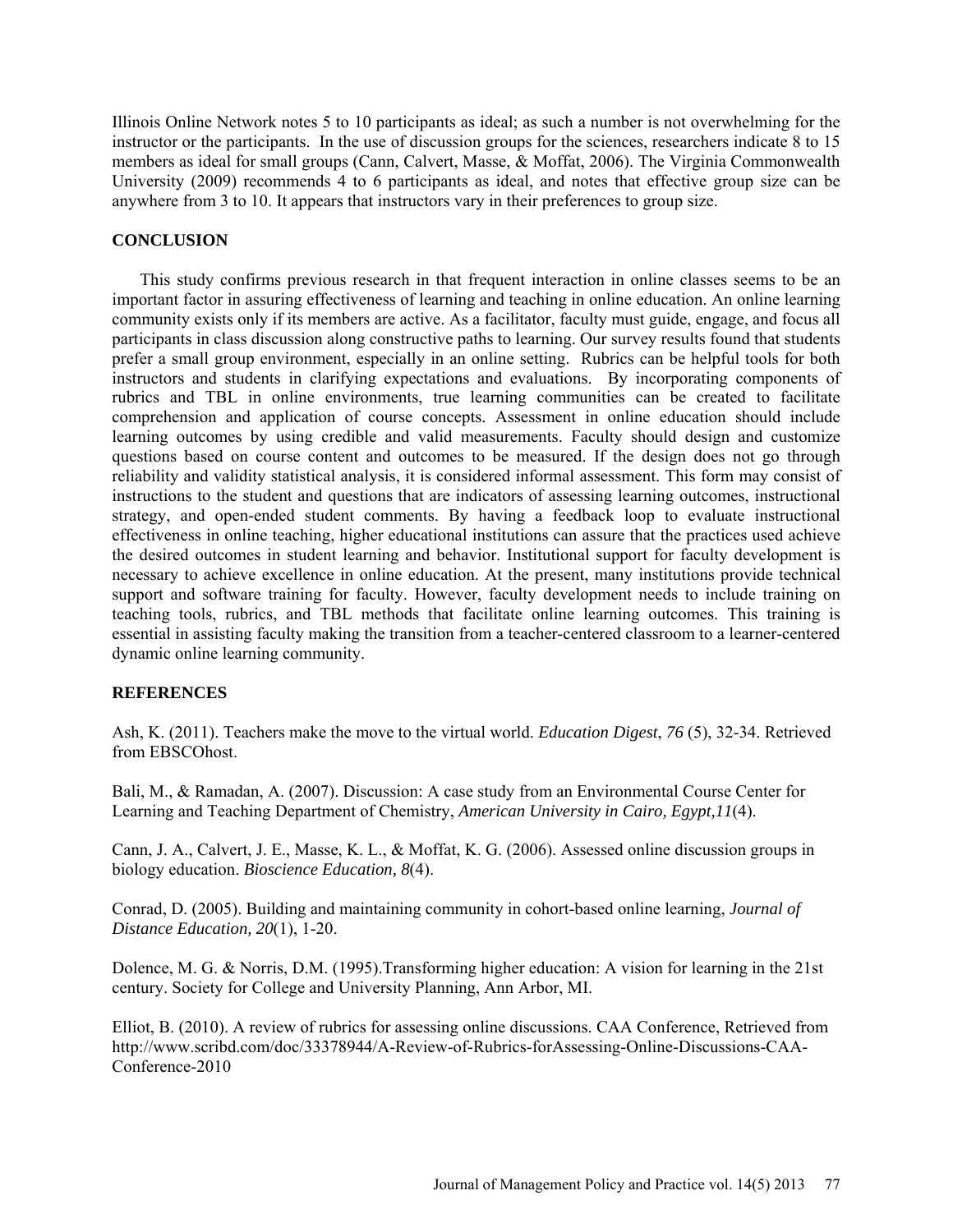Gomez, E., Wu, D., & Passerini, K. (2009).Communications of the association for information systems, *25* (33), 15.

Grzeda, M., Haq, R. & LeBrassuer, R. (2008). Team building in an online organizational behavior course. *Journal of Education for Business*, *83*(5), 275-282.

Hunt, D., Haidet, P., Coverdale, J., & Richards, B. (2003). The effect of using team learning in an evidence-based medicine course for medical students. *Teaching and Learning in Medicine*, *15*, 131-139.

Illinois Online Network.(2011). University of Illinois, Chicago, IL .Retrieved from <http://www.ion.uillinois.edu/resources/tutorials/pedagogy/instructionalstrategies.asp#DISCUSSION>

Johnson, D. & Johnson, R. (2004).*Assessment of students in groups*. Corwin Press, Thousand Oaks, CA.

Kearsley, G. (1998). A guide to online education. Retrieved from [http://home.sprynet.com/~gkearsley/online.htm.](http://home.sprynet.com/~gkearsley/online.htm)

Konyu-Fogel, G. (2009). A model of learning-centered approach and best practices in distance education. *Academy of Business Economics Proceedings,* Midwest Business Administration Association Annual Conference, Chicago, IL.

Liu, X., Magjuka, R., & Lee, S. (2008). The effects of cognitive thinking styles, trust, conflict management on online students' learning and virtual team performance. *British Journal of Educational Technology*, 39(5), 829-846.

Michaelsen, L., Fink, D., & Knight, A. (2002).*Team-based learning: A transformative use of small groups in college teaching*. Stylus Publishing LLC, Sterling, VA.

Michaelsen, L. & Sweet, MM. (2009).*Team-based learning: Small group learning's next big step: New directions for teaching and learning*. Jossey Bass, San Francisco, CA. Retrieved from <http://medsci.indiana.edu/c602web/tbl/reading/michaelsen.pdf>

Miller, A. (2009). Collaborating in electronic learning communities. Retrieved from <http://www.eric.ed.gov/PDFS/ED505959.pdf>

Morgan, K., Cameron, B. A., & Williams, K. C. (2009). Student perceptions of social task development in online group project work. *Quarterly Review of Distance Education, 10*(3), 285-294. Retrieved from EBSCOhost.

[Palloff,](http://www.google.com/search?tbo=p&tbm=bks&q=inauthor:%22Rena+M.+Palloff%22) R. M., & Pratt, K. (2005).*Collaborating online: Learning together in community*, Jossey-Bass, San Francisco, CA.

Running discussion groups. (2011). University of Missouri, St. Louis, MO. Retrieved from <http://www.umsl.edu/services/ctl/DEID/destination5methods/5tdiscussionrunning.html>

Sadler, D. (2009).Grade integrity and the representation of academic achievement. *Studies in Higher Education*,*34*(7), 807-826.

Schultz, J., Wilson, J., & Hess, K. (2010). Team-based pedagogy reframed: The student perspective. *American Journal of Business Education, 7* (3), 17-24.